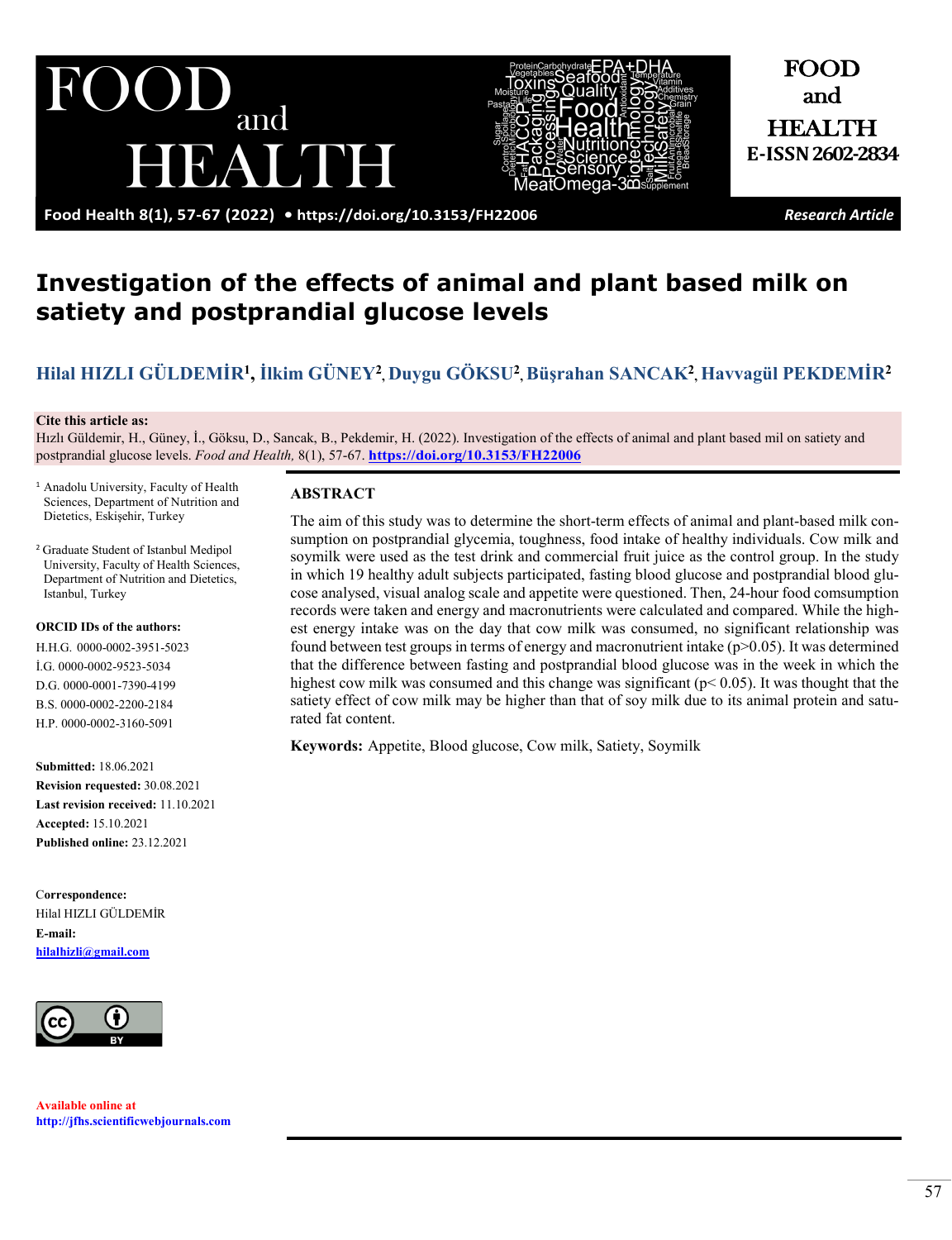# **Introduction**

Animal milk is defined as the non-colostrum secretion produced by the mammary glands of healthy mammals to feed their young after birth and can be secreted from 15 days before to 5 days after birth (Godden, 2008). Milk consumption from domestic animals can be attributed to the seventh millennium BC in Northwest Anatolia (Evershed et al., 2008). Since then, consumption of milk and its use as a food ingredient, especially cow milk, have emerged and proliferated on every inhabited continent, playing an important role in the diet of people of all ages (Evershed et al., 2008; Wijesinha-Bettoni and Burlingame, 2013).

It is stated that milk and dairy products with a content rich in calcium play an important role in the protection of cardiovascular diseases, high blood pressure, osteoporosis, type 2 diabetes, stroke and colon cancer in adults, and in the healthy development of bones and teeth in childhood and adolescence periods. In the Turkish Dietary Guidelines (TDG), our national nutrition guideline, it is recommended to consume three servings of milk and dairy products daily for adult men and women aged 18-49 years (TDG, 2016). Global milk production is projected to increase by 23% compared to 2013 global production level for the year 2025 worldwide. Demand growth is expected to occur mainly in Africa, South Asia and East Asia (FAO, 2016). The global plant based milk market is expected to triple in 2025 with a growth rate of 12.5% and reach a market volume of 24.6 billion United States Dollar (USD). The largest share in this market is soy milk (Haas et al., 2019). In our country, according to the results of the most recent Turkey Nutrition and Health Survey (TNHS) (2017), the frequency of those who consume pasteurized milk as cow milk every day is 2.1%, the frequency of those who consume ultra-high temperature (UHT) milk every day is 4.8%, and the frequency of those who consume street milk every day is 3.7% (TNHS, 2019).

The definition of milk as an ingredient, beverage and nutrient source has come under scrutiny in recent years, as the presence of many different plant-based milk-like beverages on the market favors using the term "milk" to describe products formulated to mimic and replace cow milk. Cow milk has been studied recently due to its environmental effects and ethical considerations regarding animal welfare. In addition to ethical issues related to the use of animals, health problems such as dietary restrictions, allergies and lactose intolerance, and sustainability as a current issue have affected consumer demand for alternatives to cow milk (Sethi et al., 2016; Vanga and Raghavan, 2018). In line with this demand, the widely preferred options are plant-based milk substitutes, namely

"plant-based milk". Plant-based milks are suspensions containing plant substitutes dissolved in water and fragmented plant material, and they resemble cow milk in appearance (Erk et al., 2019). The main varieties are plant milks such as soy, almond, rice and coconut milks, and less common hemp, hazelnut, macadamia nut, flax, oat and spelled (Vanga and Raghavan, 2018, Astolfi et al., 2020).

Plant-based milk alternatives are becoming increasingly popular, but most are nutritionally unbalanced compared to cow milk. However, milk alternatives contain bioactive components that have health-promoting properties and appeal to conscious consumers. Therefore, their ingredients and effects need to be carefully evaluated, as they can significantly affect human health (Liu, 2004; Sethi et al., 2016).

Production of animal dairy products has a significant environmental impact. The main environmental problems associated with milk production are soil degradation, air and water pollution, and biodiversity loss (Haas et al., 2019). Plantbased milks are often presented as a healthy, sustainable and animal welfare-friendly alternative (Clayton, 2021). According to Chapman's research, when the environmental impact of each milk type is examined, the results show that the carbon emission of cow milk per 200 mL is 0.63 kg, the land use is 1.79 m² and the water consumption is 125.6 liters, while the carbon emission for soy milk is 0.2 kg, land use is 0.13 m<sup>2</sup> and water consumption and has been shown to be 5.6 liters (Chapman, 2021).

The great interest of nutritionists in soy milk is due to the fact that it has a well-proportioned amino acid pattern compared to other vegetable proteins and is an alternative to cow milk. Soy milk has a nutritional composition comparable to cow milk. Compared to the compositions of cow milk, soy milk composition contains higher vegetable protein, iron, unsaturated fatty acids and niacin, while the amounts of fat, carbohydrates and calcium are lower. Its main advantage is that it does not contain cholesterol and lactose and contains 0.25 mg/g total isoflavones on wet weight (Gursoy et al., 1999).

Due to the high protein content and fatty acid composition of cow milk, satiety effects have been investigated and these studies show that consumption of cow milk products can increase satiety (Onvani et al., 2017). One mechanism explaining the effect on satiety of dairy products concluded that, given its rapid digestion and absorption, it is related to whey protein resulting in increased plasma concentration of gut hormones and total plasma amino acids (Anderson and Moore, 2004; Boirie et al., 1997). Milk proteins are thought to increase satiety and suppress short-term food intake com-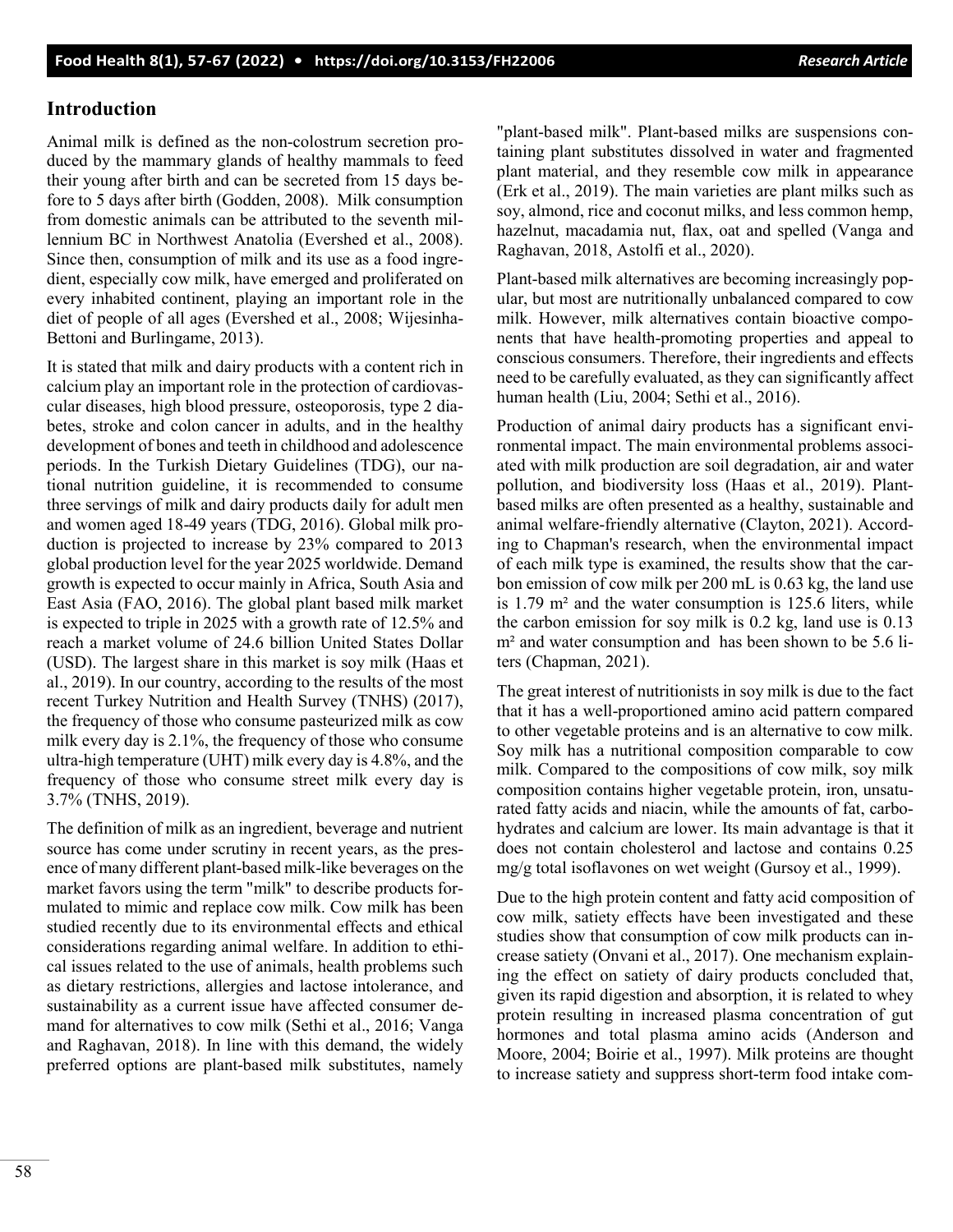pared to other sources, but the effect of milk proteins or casein is still unclear (Paddon-Jones et al., 2008). Whey protein has been shown to suppress hunger more potently, resulting in lower food intake compared to casein (Hall et al., 2003). Therefore, the aim of this study is to investigate the effect of consumption of animal and plant dairy products (cow milk and soy milk) on satiety and postprandial blood glucose.

## **Materials and Methods**

### *Research Location, Time and Sample Selection*

The research was carried out in three consecutive weeks, on the same days and times each week, between April 10 and June 7, 2019. The research sample consists of 19 healthy female individuals aged between 18-25 years, without any acute or chronic disease and not using chronic medication, with a normal body mass index (BMI) range, without allergy or intolerance to cow milk and soymilk. Ethical approval (number: 10840098-604.01.01-E.14958, date: 06.05.2019) from Istanbul Medipol University Non-Interventional Clinical Research Ethics Committee and written consent form were obtained from the participants.

### *General Plan of the Study*

A total of 19 female were included in this study. The experiment process lasted about three hours and was carried out at one-week intervals. The same individuals participated in all three experimental groups and came to the experiment site after at least eight hours of overnight fasting. During the experiment, in the laboratories of Istanbul Medipol University, individuals sat and waited in the laboratory, and light activities such as reading books were allowed.

First, a questionnaire form containing general and demographic information and evaluating milk consumption habits were filled, then fasting blood glucose levels were measured and visual analog scale (VAS) was recorded. Afterwards, the first meal, the test breakfast, was presented. All of the test meals were consumed within 15 minutes. Subsequently, visual analog scale (VAS) responses were recorded every half hour and blood glucose levels were measured at 120 minutes after the first bite. The next day, the 24-hour food consumption record was taken by the researchers by calling the individuals by phone. The research flowchart is summarized in Table 1.

#### *Energy and Macro Nutrient Content of Drinks and Test Meal Given During the Experiment*

For the test meal, breakfast, a sandwich consisting of two thin slices of whole wheat bread (50 g) with tomato, cucumber and lettuce and a test drink were served. The test drink was given on the same day and at the same time each week, along with the sandwich for three consecutive weeks, respectively, cow milk (200 mL) in the first week, soymilk (200 mL) in the second week, and mixed aroma containg fruit juice as commercially prepared with no added sugar (200 mL) as the control group in the last week. Participants were informed about the content of the meal they would consume. Carbohydrate, protein and fat contents of three different breakfast test meals are given in Table 2.

| Hour                  | <b>Intervention</b>                                                                                                                                                                                    |  |  |  |
|-----------------------|--------------------------------------------------------------------------------------------------------------------------------------------------------------------------------------------------------|--|--|--|
| 09:00                 | Filling out a questionnaire evaluating the voluntary consent form, general and<br>demographic information and milk consumption habits and determining the<br>fasting blood glucose of the individuals. |  |  |  |
| 09:15-09:30           | VAS application and test meal consumed within 15 minutes                                                                                                                                               |  |  |  |
| 10:00                 | VAS application                                                                                                                                                                                        |  |  |  |
| 10:30                 | VAS application                                                                                                                                                                                        |  |  |  |
| 11:00                 | VAS application                                                                                                                                                                                        |  |  |  |
| 11:30                 | VAS application and 2nd hour postprandial blood glucose determination                                                                                                                                  |  |  |  |
| <b>Next Day 12.00</b> | Obtaining a daily food consumption record                                                                                                                                                              |  |  |  |

**Table 1.** Research Flow Chart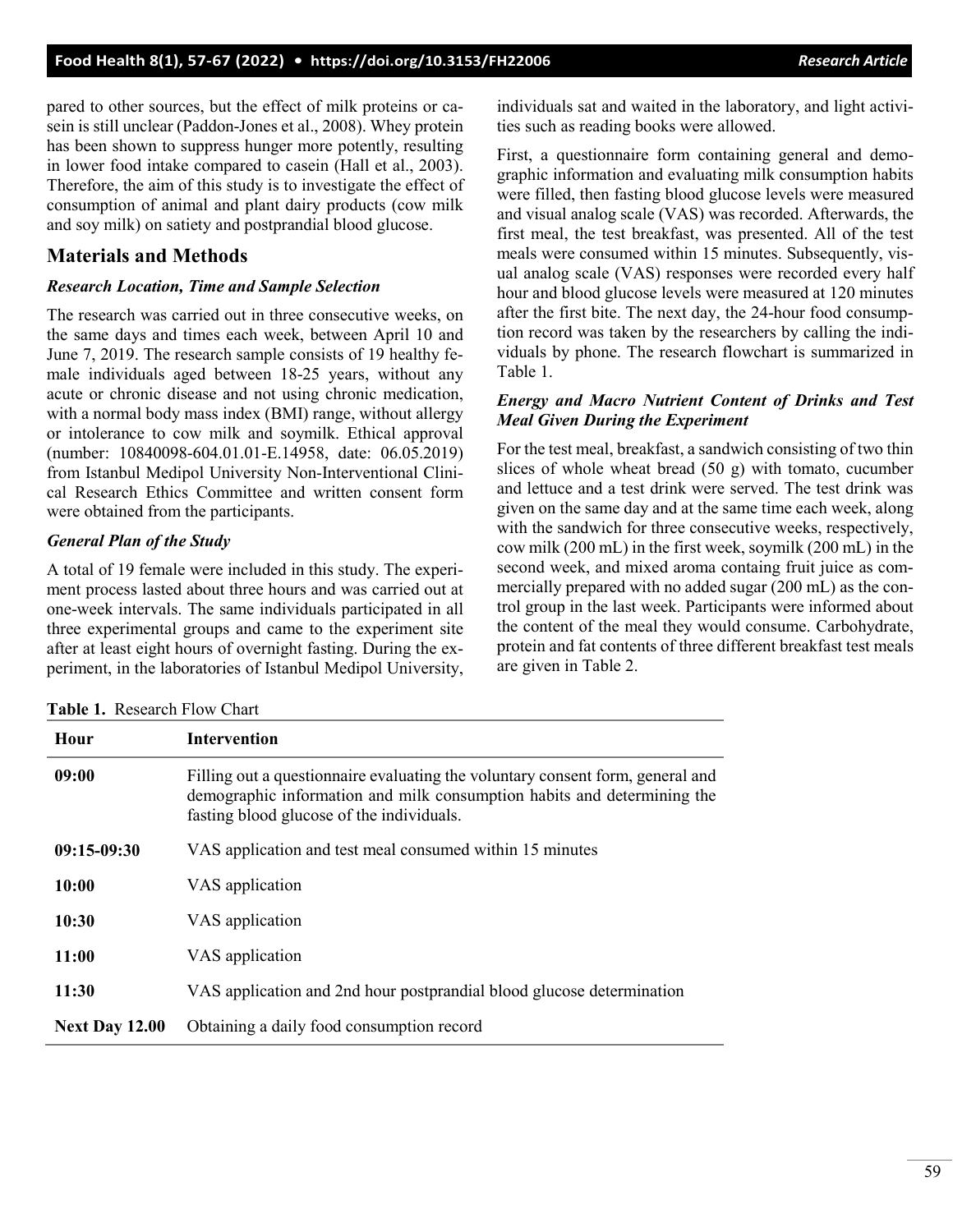**Food Health 8(1), 57-67 (2022) • <https://doi.org/10.3153/FH22006>** *Research Article*

| <b>Groups</b>         |       | Energy (kcal) Carbohydrate (g) Protein(g) |      | $ext(\mathbf{g})$ |
|-----------------------|-------|-------------------------------------------|------|-------------------|
| $Cow$ Milk + Sandwich | 232.8 | 31.44                                     | 10.6 | 6.9               |
| Soy Milk $+$ Sandwich | 200.4 | 31.2                                      |      | 4.9               |
| Juice $+$ Sandwich    | 214.4 | 35.6                                      | 4.6  | (0.9)             |

**Table 2.** Energy and macronutrient content of test meals

## *Data Evaluation*

The demographic information of the participants was collected by answering the questions in the given questionnaire, and body mass index (BMI) values were calculated by the researchers. Blood glucose level was measured by glucometer (Accu Check, USA) in the second blood drop taken from the first capillary blood from the fingertip.

In this study, the visual analog scale (VAS) applied evaluate the hunger, satiety, desire to eat and the amount they can eat. The visual analog scale is a scale made by looking at food requests according to appetite, satiety and taste. Classifications are determined by selecting the appropriate point from both ends with a horizontal line of ten mm. The measure in millimeters from the last point of the line to the marked place was determined as VAS (Wewers and Lowe, 1990).

On the next day after the experiment, 24-hour food consumption was recorded by the researcher using the retrospective method. Energy and macronutrient consumption of individuals were calculated with the Nutrition Information System (BeBiS) program (BeBiS, 2004).

## *Statistical Analysis*

SPSS 22.0 statistical package program was used for the statistical evaluation of the data. Data obtained from individuals are expressed as arithmetic mean  $(\overline{x})$ , standard deviation (S), number and percentage (%). The change between fasting and postprandial blood glucose obtained from individuals was evaluated using the Wilcoxon T test. VAS scores by weeks and the change between total energy and macronutrient intakes were evaluated using the Friedman test. In statistical analysis, the significance value within and between groups was taken as  $p \leq 0.05$ .

# **Results and Discussion**

According to the results of the visual analog scale, at the end of the two-hour period following the consumption of the test meal, it was determined that the lowest hunger, desire to eat and amount to eat scores and the highest satiety score were in the cow milk group (Table 3). It was found that these values for hunger and desire to eat significantly different at the end of the two-hour period ( $p \le 0.05$ ). Changes in satiety status also showed a significant difference between cow milk and other groups during the process ( $p \le 0.05$ ). Visual analog scale (VAS) applied at five different times in each application at 0, 30, 60, 90 and 120 minutes in order to understand how the appetite parameters of individuals change depending on time, shown in Table 3. Results can be shown in Figure 1-4. A review was published by Bendtsen et al in 2013 to examine the evidence from controlled clinical studies investigating the effects of milk protein consumption and other protein sources on appetite regulation, energy expenditure and body weight. According to this review, it has been observed that cow milk protein is beneficial in increasing and maintaining weight loss due to its effects on appetite regulation and energy expenditure and whey protein, one of the milk proteins, has a more satisfying effect in the short term and casein in the long term (Bendtsen et al., 2013). According to a meta-analysis by Onvani et al. in which 3617 human clinical studies of milk and dairy products were reviewed and the effects on satiety and food intake were examined in seven studies involving 237 participants, it was stated that there was a significant decrease in hunger and there was a significant difference between study heterogeneity. In subgroup analyzes based on intervention dose, it was found that consumption of more than 500 ml/day dairy products significantly reduced hunger. It is said to be associated with an insignificant reduction in dairy consumption of less than 500 ml (Onvani et al., 2017). In a study by Alfenas et al. conducted on appetite and energy metabolism of different protein types in Brazil in 2009, a control group formed using whey protein, casein protein, soy protein and a comparison between them. As a result, casein protein offers a stronger satiety power than whey protein, due to its high dietary thermogenesis. It is stated that soy protein also can have a significant effect on postprandial energy expenditure compared to whey protein and control. It is highlighted that whey protein consumption can be effective on body weight and body fat control (Alfenas et al., 2010). In this study, the lowest average visual analog scale score applied every half hour determined that, the feeling of desire to eat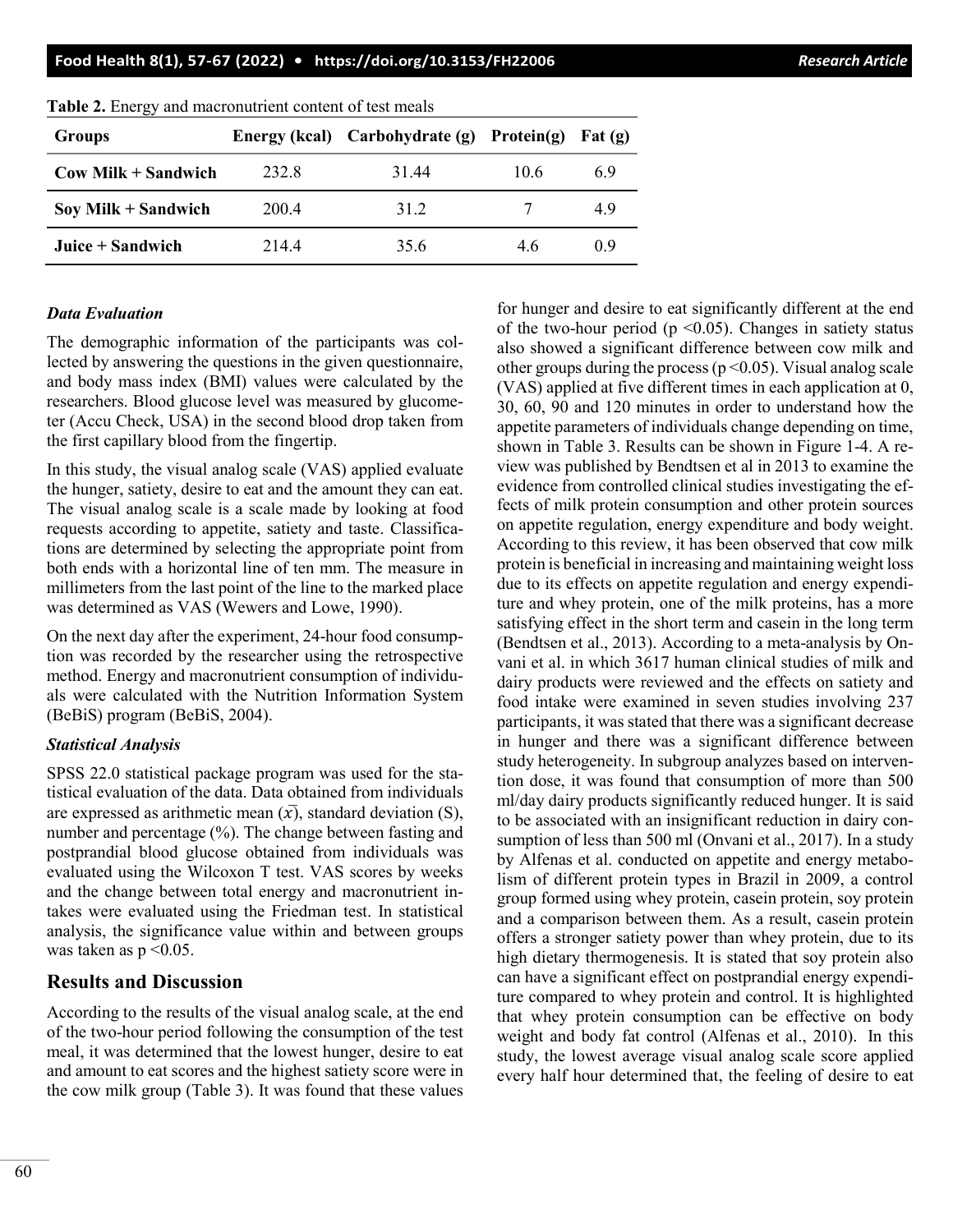was less when the individuals consumed cow milk. It was assumed that two studies point to similar results. This can be explained by the animal-derived protein and saturated fat content of cow's milk.



**Figure 1.** Time-dependent change of individual hunger scores



**Satiety Status**

**Figure 2.** Time-dependent change of individual satiety scores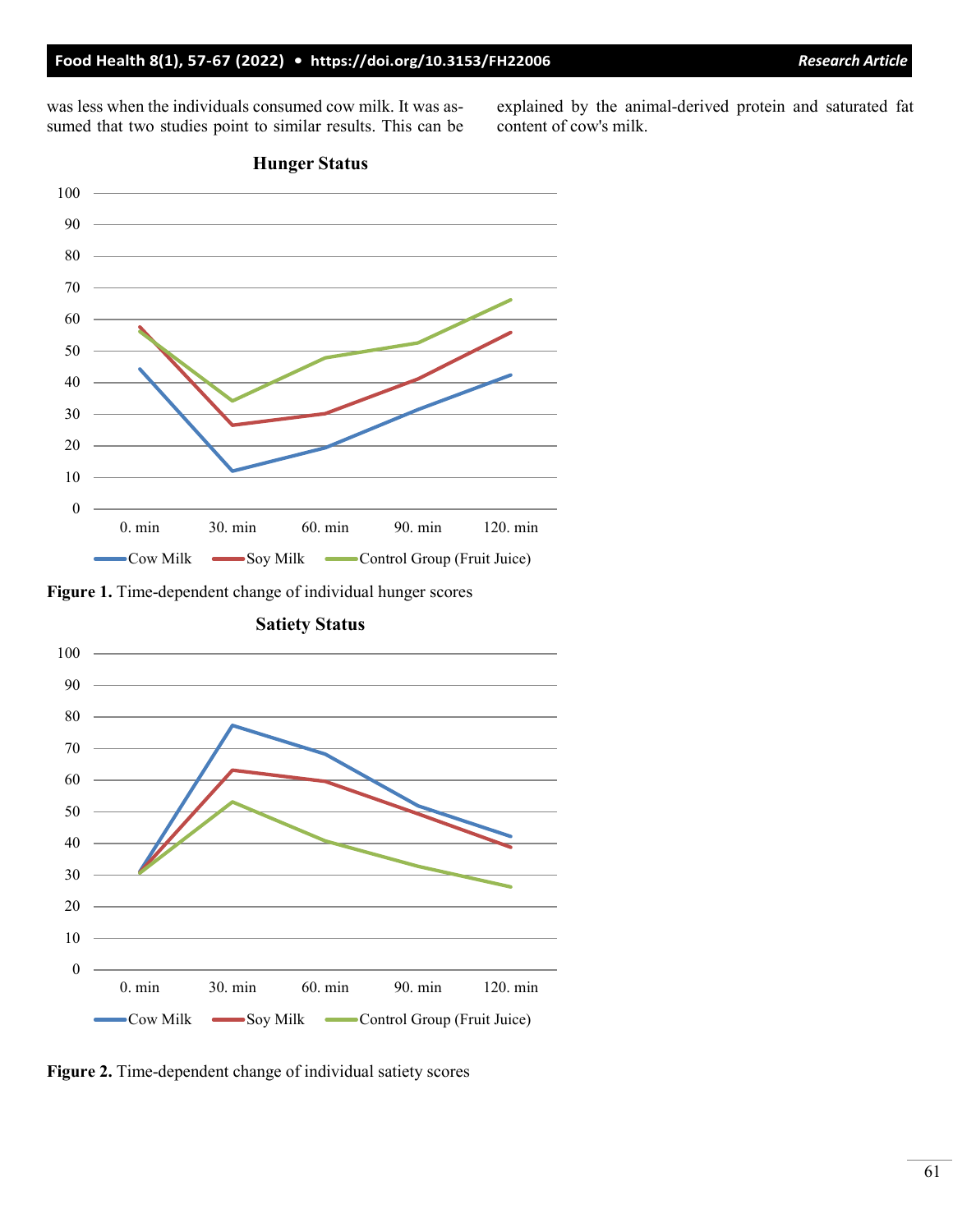





**Figure 4.** Time-dependent change of the amount that an individual can eat scores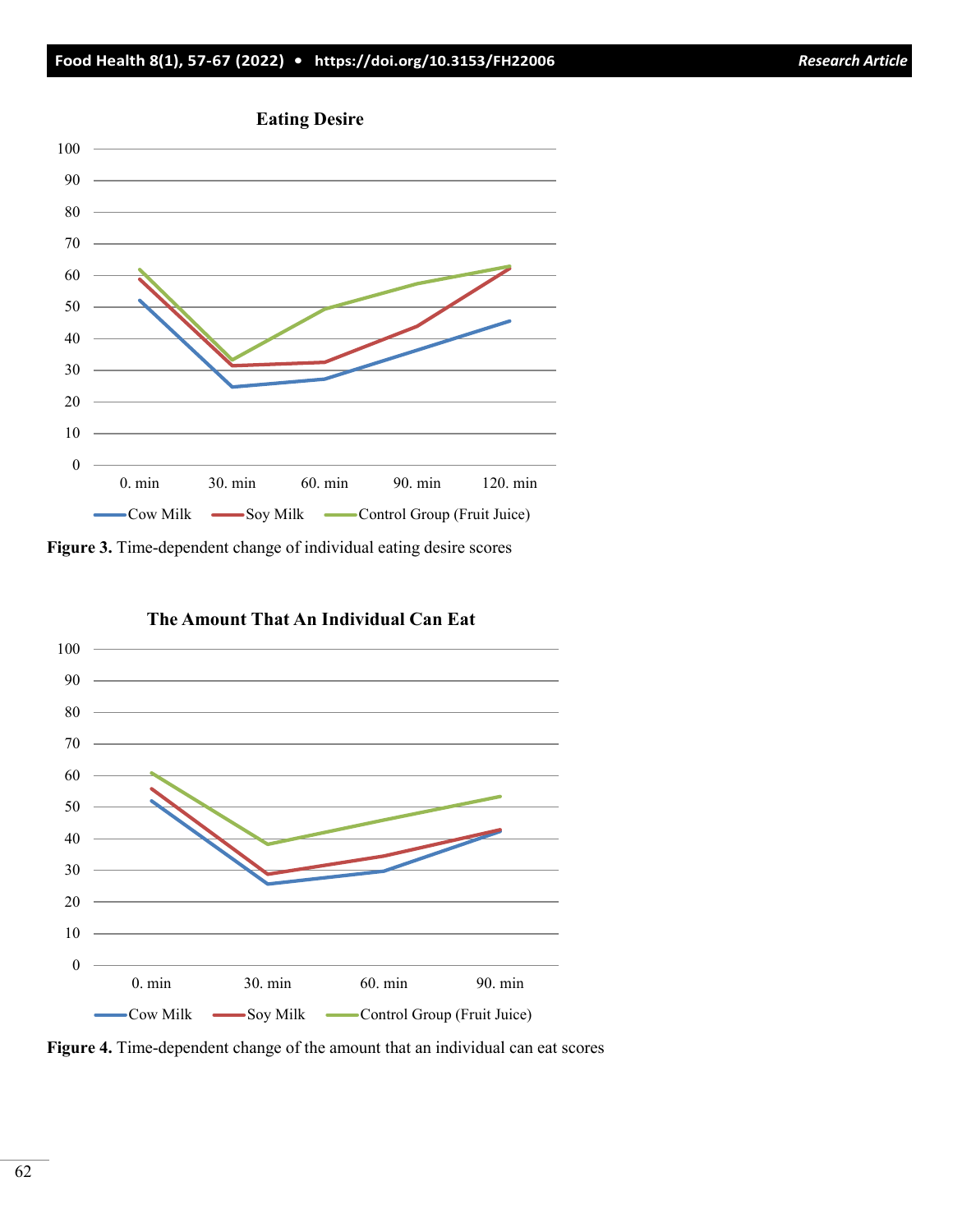### **Food Health 8(1), 57-67 (2022) • <https://doi.org/10.3153/FH22006>***Research Article*

### **Table 3.** Visual analog scale scores

|                       | <b>Cow Milk</b>                       | <b>Soy Milk</b>   | <b>Fruit Juice</b> | $\mathbf{p}$ |  |
|-----------------------|---------------------------------------|-------------------|--------------------|--------------|--|
| <b>Hunger Status</b>  |                                       |                   |                    |              |  |
| 09.30                 | 44.37±26.97                           | 57.68±30.88       | 56.21±29.98        | 0.094        |  |
| 10.00                 | $12.05 \pm 13.74$                     | 26.58±22.25       | 34.26±24.87        | 0.001        |  |
| 10.30                 | 19.42±20.40                           | 30.26±24.21       | 47.89±24.55        | 0.001        |  |
| 11.00                 | $31.53 \pm 25.18$                     | $41.21 \pm 22.36$ | 52.63±24.21        | 0.170        |  |
| 11.30                 | 42.47±28.02                           | 55.95±24.75       | $66.26 \pm 25.17$  | 0.001        |  |
| <b>Satiety Status</b> |                                       |                   |                    |              |  |
| 09.30                 | 31.11±26.44                           | 30.84±24.97       | 30.63±24.72        | 0.841        |  |
| 10.00                 | 77.37±15.24                           | $63.21 \pm 22.78$ | 53.16±27.00        | 0.001        |  |
| 10.30                 | $68.26 \pm 20.16$                     | 59.68±25.37       | 40.79±26.15        | 0.001        |  |
| 11.00                 | 51.89±23.11                           | 49.36±24.73       | 32.79±18.44        | 0.033        |  |
| 11.30                 | 42.21±25.89                           | 38.79±25.20       | 26.26±18.37        | 0.065        |  |
| <b>Eating Desire</b>  |                                       |                   |                    |              |  |
| 09.30                 | 52.16±19.59                           | 58.84±28.51       | $61.89 \pm 23.68$  | 0.029        |  |
| 10.00                 | 24.74±18.26                           | 31.47±24.05       | 33.32±23.16        | 0.201        |  |
| 10.30                 | 27.26±19.66                           | 32.53±23.25       | 49.37±22.06        | 0.016        |  |
| 11.00                 | $36.42 \pm 19.33$                     | 43.95±20.93       | 57.42±22.98        | 0.040        |  |
| 11.30                 | 45.63±21.79                           | $62.26 \pm 18.58$ | $62.95 \pm 22.41$  | 0.003        |  |
|                       | The Amount That an Individual Can Eat |                   |                    |              |  |
| 09.30                 | 52.00±15.38                           | 55.84±26.23       | $60.84 \pm 23.05$  | 0.564        |  |
| 10.00                 | 25.68±19.01                           | 28.79±22.74       | 38.26±24.84        | 0.128        |  |
| 10.30                 | 29.79±20.82                           | 34.58±23.26       | 45.95±24.62        | 0.008        |  |
| 11.00                 | 42.32±23.36                           | 42.89±21.50       | 53.37±21.84        | 0.175        |  |
| 11.30                 | 48.68±24.13                           | $57.53 \pm 16.87$ | $62.11 \pm 21.70$  | 0.075        |  |

Values are given as mean  $\pm$  standard deviation.  $p<0.05$  was considered significant. Visual analog scale form is determined as linear line length mm.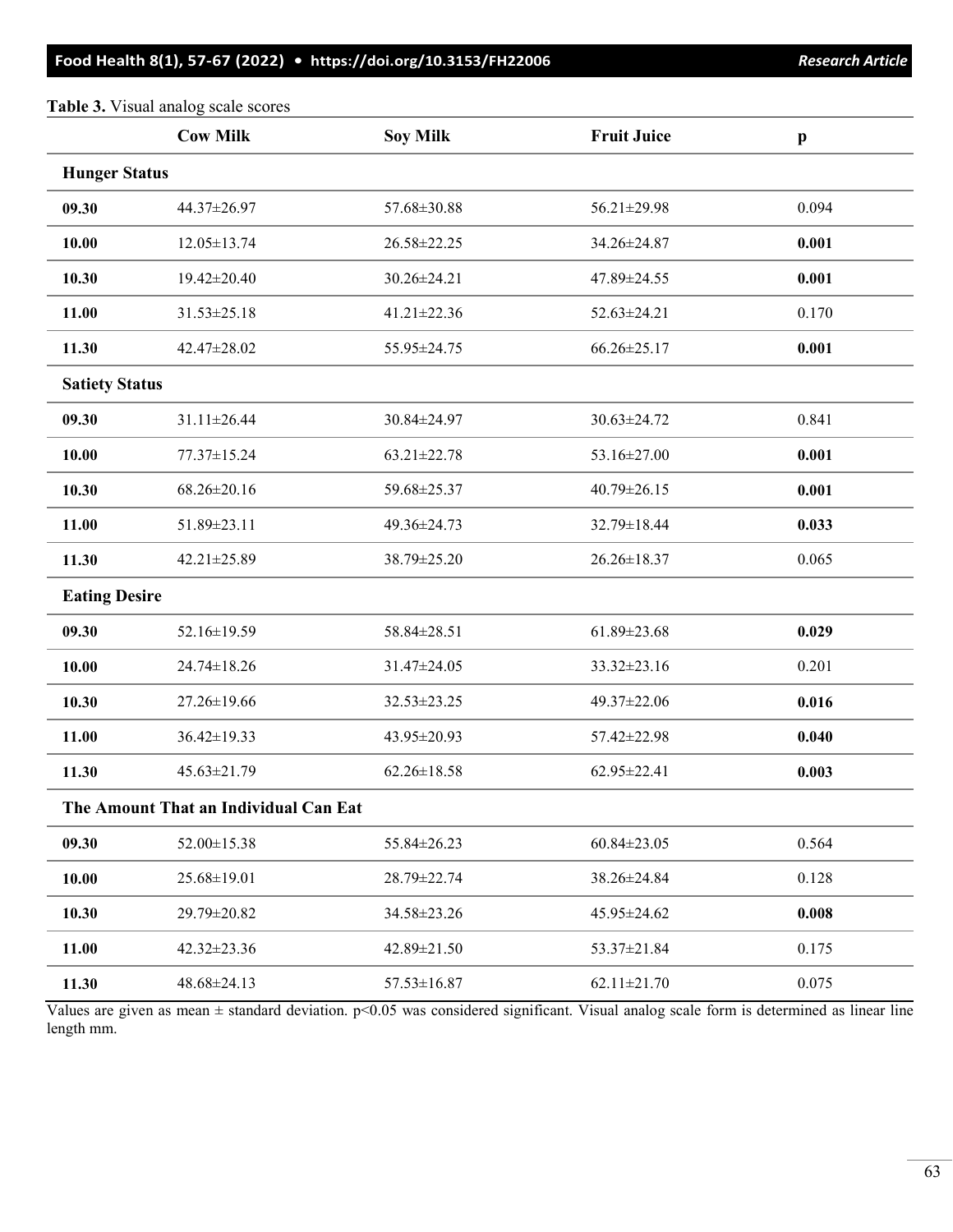The total energy intake and percentages of carbohydrate, protein and fat of the 24-hour food consumption records of the individuals according to the groups are shown in Table 4. It was found that the average daily energy intake of the individuals participating in the study was  $1872.26 \pm 520.97$  kcal on the day they consumed cow milk as a test drink,  $1721 \pm 598.47$ kcal on the day they consumed soymilk, and  $1702.42 \pm 345.42$ kcal on the day they consumed fruit juice. There is no significant difference between the average daily energy intakes according to the groups ( $p > 0.05$ ). In a study conducted with individuals with low  $\left($  <1 portion  $\prime$  day) or high ( $>$  3 portions / day) milk consumption in which the effects of dairy consumption on food intake and appetite were investigated. Consuming three portions of dairy products every day contributes significantly to energy intake. It was observed that the increase in energy intake was higher in men than in women and that increased intake of dairy products did not cause a change in feelings of satiety enough to compensate for the additional calories taken (Hollis and Mattes, 2012). Considering the 24 hour food consumption records of the individuals in the study group, the highest total energy intake is the week of cow milk consumption as the test drink, and the lowest is the week of fruit juice consumption. The reason for the difference from other studies in the literature may be related to the change in food consumption of individuals within 24 hours according to various environmental and sensory stimuli.

Fasting and postprandial blood glucose levels of the individuals are given in Table 5. The postprandial blood glucose levels of the individuals participating in the study were found as  $103.42 \pm 11.59$  mg/dl in the week that cow milk was consumed,  $97.84 \pm 11.15$  mg/dl in the week that soymilk was consumed, and  $95.47 \pm 9.82$  mg/dl in the week fruit juice consumed. It was determined that the change between fasting and postprandial blood glucose for the week in which only cow milk was consumed as a test drink was significant ( $p \le 0.05$ ). In a study published in 2011 in Greece by Vallianou et al. on the effects of high blood glucose levels on hypertensive individuals' consumption of full-fat dairy products, 490 volunteers were included in the study. Multiple linear regression models were applied to determine the effect of full-fat dairy consumption on blood glucose levels considering age, gender and BMI factors. As a result, it was found that full-fat dairy products are associated with higher blood glucose levels; however, they stated that the relationship between dairy groups did not show any significance (Vallianou et al., 2011). On the other hand, a study published in 2014 stated that lowfat dairy products increase fasting blood glucose more than full-fat dairy products (Anekwe and Rahkovsky, 2014). A study conducted on thirty healthy individuals in 2017 compared the effect of dairy products and a non-dairy beverage, consumed together with carbohydrates on subjective appetite, food intake and postprandial glycemia in healthy elderly adults. Between the groups of soy drink, 2% cow milk, cheese, yoghurt and the control group showed that there is no difference in terms of nutritional intake (Law et al., 2017). When compared with this study, it is seen that postprandial blood glucose is in cow milk group as the highest, and the difference between satiety and hunger levels is also the highest in the same group. The reason for this is thought that cow milk has more carbohydrate and fat than soymilk, as well as protein content of animal origin. However, the reason why the other results are not meaningful may be that they are carried out for a short time with a small number of people.

|                    | <b>Total Energy (kcal)</b> | <b>CHO</b> %     | <b>Protein</b> % | Fat $%$          | $\mathbf{p}^*$ |
|--------------------|----------------------------|------------------|------------------|------------------|----------------|
| <b>Cow Milk</b>    | $1872.26 \pm 520.97$       | $46.47 \pm 5.28$ | $14.31\pm2.56$   | $39.26\pm4.60$   |                |
| <b>Soy Milk</b>    | 1721.00±598.47             | $52.26 \pm 7.55$ | $15.31\pm3.35$   | $32.42 \pm 7.08$ | 0.274          |
| <b>Fruit Juice</b> | 1702.42±345.42             | $45.47\pm 6.04$  | $14.94 \pm 2.43$ | $39.89 \pm 7.37$ |                |

**Table 4.** 24-hour energy and macronutrient intake of individuals after the experiment

 $*$  p value for total energy, Friedman test. Values are given as mean  $\pm$  standard deviation. p <0.05 was considered significant. CHO: Carbohydrate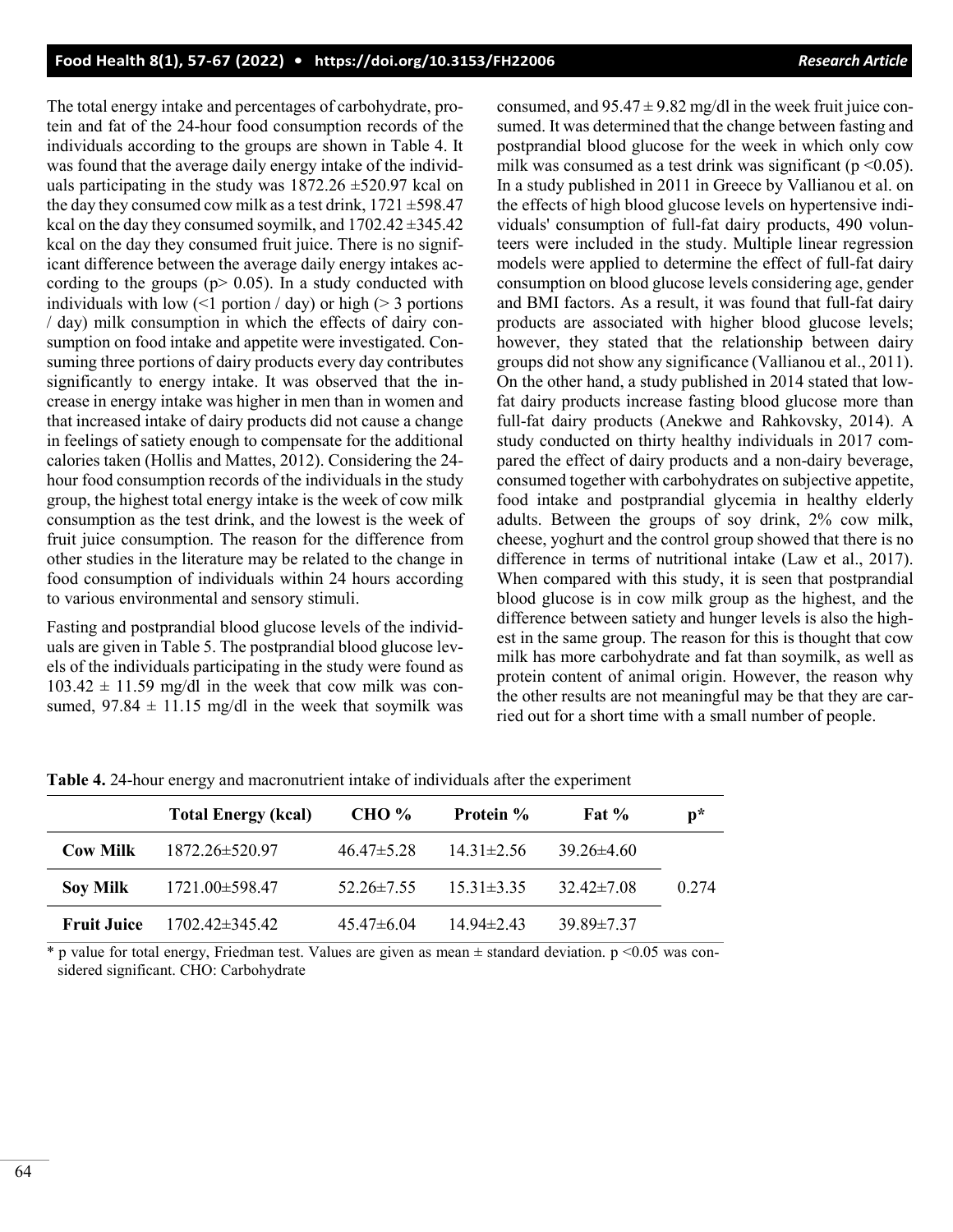|                 |                  | Fasting Blood Glucose Level (mg/dL) Postprandial Blood Glucose Level (mg/dL) | $\mathbf{D}$ |
|-----------------|------------------|------------------------------------------------------------------------------|--------------|
| <b>Cow Milk</b> | $86.21 \pm 7.26$ | $103.42\pm11.59$                                                             | 0.012        |
| <b>Soy Milk</b> | $87.68\pm9.40$   | $97.84\pm11.15$                                                              | 0.731        |
| Juice           | $88.15 \pm 8.14$ | $95.47\pm9.82$                                                               | 0.277        |

**Table 5.** Fasting and postprandial blood glucose levels of individuals

Values are given as mean  $\pm$  standard deviation.  $p \le 0.05$  was considered significant. Fasting and postprandial blood glucose was determined in mg / dl by glucometer.

Some of the limitations of this study are that participants have information about the content of meals consumed without blinding, and that blood glucose levels were measured with a glucometer, not with venous blood.

#### **Conclusion**

As a result of the study conducted to investigate the effects of animal and plant-based milk on satiety, and postprandial glucose levels; cow milk was found to cause higher feelings of satiety and higher blood glucose levels after two hours compared to soy milk and fruit juice as a control group. It is thought that long term and more studies are needed on the effects of various animal and plant-based milks on short-term satiety, food intake, hunger and satiety.

#### **Compliance with Ethical Standard**

**Conflict of interests:** The author declares that for this article they have no actual, potential or perceived conflict of interests.

**Ethics committee approval:** Ethical approval (number: 10840098- 604.01.01-E.14958, date: 06.05.2019) from Istanbul Medipol University Non-Interventional Clinical Research Ethics Committee and written consent form were obtained from the participants.

**Funding disclosure:** -

**Acknowledgments:** -

**Disclosure:** -

### **References**

**Alfenas R.C., Bressan, J, Paiva, A.C. (2010).** Effects of protein quality on appetite and energy metabolism in normal weight subjects. *Arquivos Brasileiros de Endocrinologia & Metabologia*, 54(1), 45-51.

[https://doi.org/10.1590/S0004](https://doi.org/10.1590/S0004-27302010000100008)-27302010000100008

**Anekwe, T.D., Rahkovsky, I. (2014).** The association between food prices and the blood glucose level of US adults with type 2 diabetes. *American Journal of Public Health*, 104(4), 678-685.

<https://doi.org/10.2105/AJPH.2013.301661>

**Anderson, G.H., Moore, S.E. (2004).** Dietary proteins in the regulation of food intake and body weight in humans. *The Journal of Nutrition*, 134(4), 974-979. <https://doi.org/10.1093/jn/134.4.974S>

**Astolfi, M.L., Marconi, E., Pronato C., Canepari S. (2020).** Comparative elemental analysis of dairy milk and plant-based milk alternatives. *Food Control*, 116, 107327. <https://doi.org/10.1016/j.foodcont.2020.107327>

**Bendtsen, L.Q., Lorenzen, J.K., Bendsen, N.T., Rasmussen, C., Astrup, A. (2013).** Effect of dairy proteins on appetite, energy expenditure, body weight, and composition: a review of the evidence from controlled clinical trials. *Advances in Nutrition*, 4(4), 418–438. <https://doi.org/10.3945/an.113.003723>

**BeBis Nutrition Data Base Software Data Base. The German Food Code and Nutrient Data Base (BLSII.3, 1999)** with additions from USDA-sr and other sources, Turkey, Istanbul, 2004.

**Boirie, Y., Dangin, M., Gachon, P., Vasson, M.P., Maubois, J.L., Beaufrère, B. (1997).** Slow and fast dietary proteins differently modulate postprandial protein accretion. *Proceedings of the National Academy of Sciences*, 94 (26), 14930-14935. <https://doi.org/10.1073/pnas.94.26.14930>

**Chapman, L. (2021).** Which vegan milk is best for the environment? Retrieved from [https://www.sciencefocus.com/sci](https://www.sciencefocus.com/science/which-vegan-milk-is-best-for-the-environment)ence/which-vegan-milk-is-best-for-the-[environment](https://www.sciencefocus.com/science/which-vegan-milk-is-best-for-the-environment) (accessed 19.05.2021).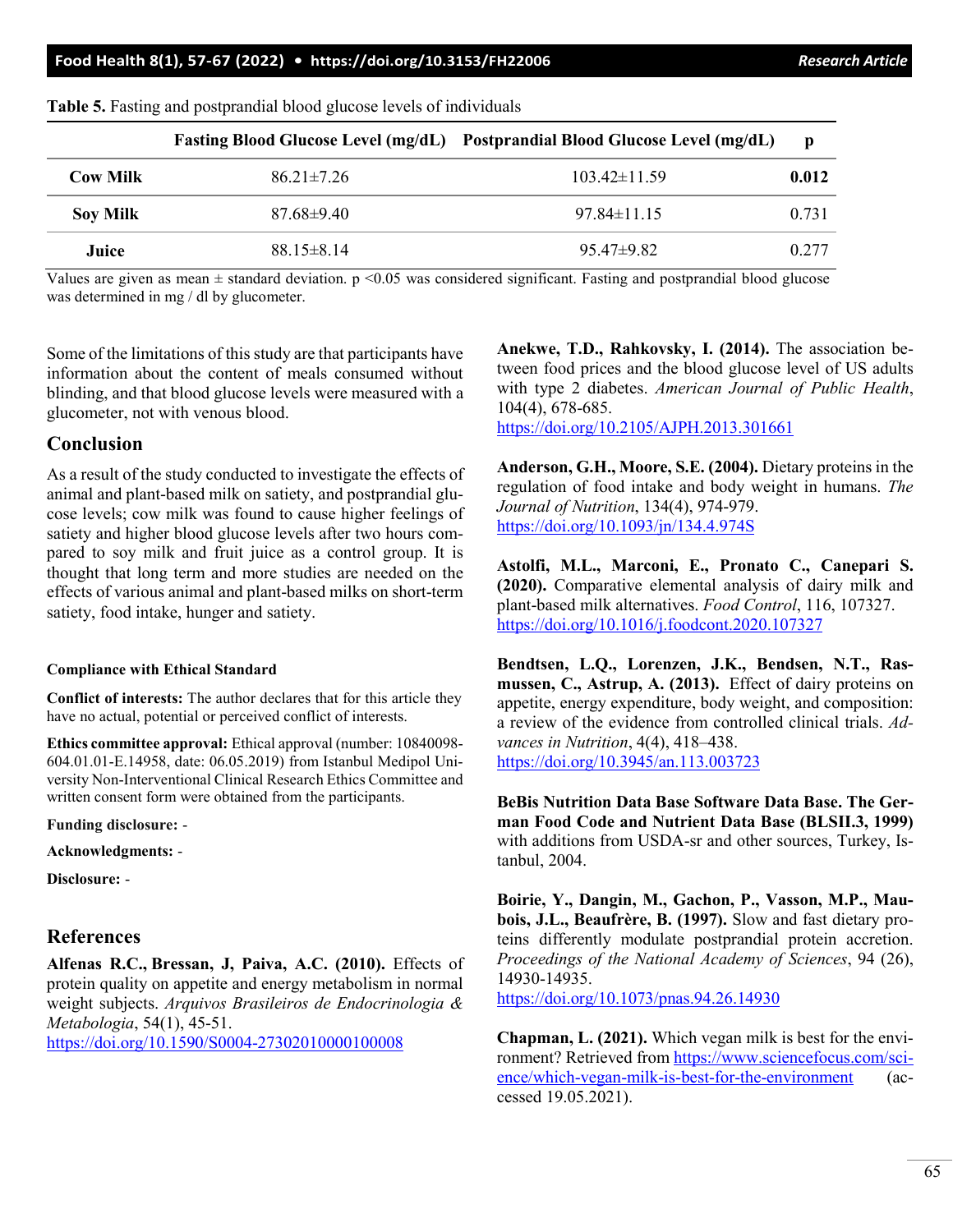**Clayton, A. (2020).** Milk. Retrieved from [https://www.ethi](https://www.ethicalconsumer.org/food-drink/shopping-guide/milk)[calconsumer.org/food](https://www.ethicalconsumer.org/food-drink/shopping-guide/milk)-drink/shopping-guide/milk (accessed 19.05.2021).

**Erk, G., Seven, A., Akpınar, A. (2019).** Vegan ve vejetaryan beslenmede probiyotik bitkisel bazlı süt ürünlerinin yeri. *Gıda*, 44 (3), 453-462. <https://doi.org/10.15237/gida.GD18083>

**Evershed, R.P., Payne, S., Sherratt, A.G., Copley, M.S., Coolidge, J., Urem-Kotsu, D., Kotsakis, K., Özdoğan, M., Özdoğan, A.E., Nieuwenhuyse, O., Akkermans, P.M.M.G., Bailey, D., Andeescu, R.R., Campbell, S., Farid, S., Hodder, I., Yalman, N., Özbaşaran, M., Bıçakçı, E., Garfinkel, Y., Levy, T., Burton, M.M. (2008).** Earliest date for milk use in the Near East and southeastern Europe linked to cattle herding. *Nature*, 455, 528-531. <https://doi.org/10.1038/nature07180>

**Food and Agricultural Organization (FAO). (2016).** Dairy Sector Global Facts. Retrieved from https://fil-[idf.org/wp](https://fil-idf.org/wp-content/uploads/2016/12/FAO-Global-Facts-1.pdf)[content/uploads/2016/12/FAO](https://fil-idf.org/wp-content/uploads/2016/12/FAO-Global-Facts-1.pdf)-Global-Facts-1.pdf (accessed on 11 May 2021).

**Gursoy, O., Gokçe R., Kınık Ö. (1999).** Beslenmede yeni yaklaşımlar: Soya sütü ve ürünleri. *Mühendislik Bilimleri Dergisi*, 5 (2-3), 1123-1130.

**Godden, S. (2008).** Colostrum management for dairy calves. *Veterinary Clinics of North America: Food Animal Practice*, 24, 19-39.

<https://doi.org/10.1016/j.cvfa.2007.10.005>

**Hall, W.L., Millward, D.J., Long, S.J., Morgan, L.M. (2003).** Casein and whey exert different effects on plasma amino acid profiles, gastrointestinal hormone secretion and appetite. *British Journal of Nutrition*, 89(2), 239-248. <https://doi.org/10.1079/BJN2002760>

**Haas, R., Schnepps, A., Pichler, A., Meixner, O. (2019).** Cow milk versus plant-based milk substitutes: A comparison of product image and motivational structure of consumption. *Sustainability*, 11, 5046. <https://doi.org/10.3390/su11185046>

**Hollis, J., Mattes, R. (2012).** Effect of increased dairy consumption on appetitive ratings and food intake. *North American Association for the Study of Obesity*, 15-6, 1520-1526. <https://doi.org/10.1038/oby.2007.180>

**Law, M., Lee, Y.T., Vien, S., Luhovyy, B.L., Anderson, G.H. (2017).** The effect of dairy products consumed with high glycemic carbohydrate on subjective appetite, food intake, and postprandial glycemia in older adults. *Applied Physiology, Nutrition, and Metabolism*, 42(11), 1210-1216. [https://doi.org/10.1139/apnm](https://doi.org/10.1139/apnm-2017-0210)-2017-0210

**Liu, K. (2004).** *Soybean as Functional Foods and Ingredients.* Champaign, IL, USA: AOCS Press. ISBN 1-893997-33- 2.

**Onvani, S., Haghighatdoos, F., Surkan, P. J., Azadbakht, L. (2017).** Dairy products, satiety and food intake: A metaanalysis of clinical trials. *Clinical Nutrition*, 36, 389–398. <https://doi.org/10.1016/j.clnu.2016.01.017>

**Paddon-Jones, D., Westman, E., Mattes, R. D., Wolfe, R. R., Astrup, A., Westerterp-Plantenga, M. (2008).** Protein, weight management and satiety. *The American Journal of Clinical Nutrition*, 87(5), 1558-1561. <https://doi.org/10.1093/ajcn/87.5.1558S>

**Sethi, S., Tyagi, S. K., Anurag, R. K. (2016).** Plant-based milk alternatives an emerging segment of functional beverages: A review. *Journal of Food Science & Technology*, 53, 3408–3423.

[https://doi.org/10.1007/s13197](https://doi.org/10.1007/s13197-016-2328-3)-016-2328-3

**Turkish Dietary Guideline (TDG) (2015).** T.C. Ministry of Health Publication No: 1031, Ankara 2016. Retrieved from [https://dosyasb.saglik.gov.tr/Eklenti/10915,tuber](https://dosyasb.saglik.gov.tr/Eklenti/10915,tuber-turkiye-beslenme-rehberipdf.pdf)-turkiyebeslenme-[rehberipdf.pdf](https://dosyasb.saglik.gov.tr/Eklenti/10915,tuber-turkiye-beslenme-rehberipdf.pdf) (accessed 17.05.2021).

**Turkish Nutrition and Health Survey (TNHS) (2017).** T.C. Ministry of Health Publication No: 1132, Ankara 2019. Retrieved from [https://hsgm.saglik.gov.tr/depo/birimler/saglikli](https://hsgm.saglik.gov.tr/depo/birimler/saglikli-beslenme-hareketli-hayat-db/Yayinlar/kitaplar/TBSA_RAPOR_KITAP_20.08.pdf)-beslenmehareketli-hayat-[db/Yayinlar/kitaplar/TBSA\\_RA-](https://hsgm.saglik.gov.tr/depo/birimler/saglikli-beslenme-hareketli-hayat-db/Yayinlar/kitaplar/TBSA_RAPOR_KITAP_20.08.pdf)[POR\\_KITAP\\_20.08.pdf](https://hsgm.saglik.gov.tr/depo/birimler/saglikli-beslenme-hareketli-hayat-db/Yayinlar/kitaplar/TBSA_RAPOR_KITAP_20.08.pdf) (accessed 17.05.2021).

**Vallianou, N., Bountziouka, V., Evangelopoulos, A., Bonou, M., Katsagoni, C., Barbetseas, J. (2011).** High full fat dairy products intake is associated with increased blood glucose levels among hypertensive people. *Atherosclerosis Supplements*, 12(1), 13-184.

[https://doi.org/10.1016/S1567](https://doi.org/10.1016/S1567-5688(11)70693-6)-5688(11)70693-6

**Vanga, S.K., Raghavan, V. (2018).** How well do plantbased alternatives fare nutritionally compared to cow's milk? *Journal of Food Science&Technology*, 55, 10–20. [https://doi.org/10.1007/s13197](https://doi.org/10.1007/s13197-017-2915-y)-017-2915-y